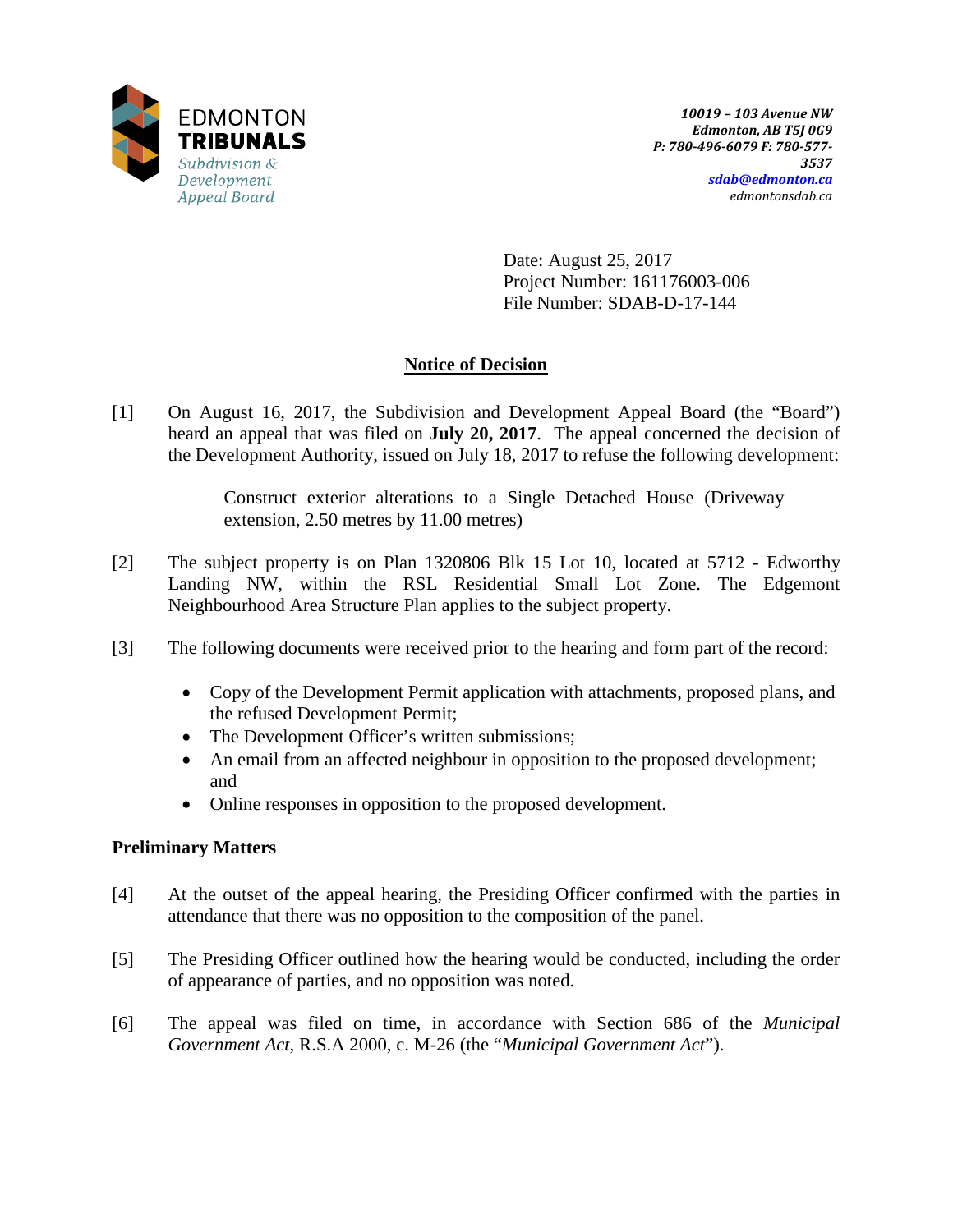The Presiding Officer advised that the Appellant did not appear. Mr. Pham was contacted by telephone. He advised that he was working today and asked the Board to proceed with the hearing in his absence.

#### **Summary of Hearing**

- *i) Position of the Appellant, Hien Pham:*
- [7] Mr. Pham provided the following written reasons for appealing the decision of the Development Authority:

"I just want to extend my driveway by 2.5 metres by 11 metres for additional parking. The project is small and simple and not violate city zoning bylaw"

- *ii) Position of the Development Officer, Ms. J. Kim, accompanied by Mr. G. Robinson:*
- [8] Section 54.1.4(c) of the *Edmonton Zoning Bylaw* states that the maximum allowable width of a driveway shall be calculated as the product of 3.7 metres multiplied by the total number of adjacent side-by-side parking spaces contained within the Garage or Parking Area or the width of the Garage or Parking Area, whichever is the lessor.
- [9] The permitted driveway width for the subject garage is 6.1 metres. The proposed Driveway extension of 2.50 metres by 11.00 metres will result in a total Driveway width of 8.6 metres which exceeds the maximum allowable width by 2.50 metres.
- [10] After the decision of refusal was made, Ms. Kim identified the three additional reasons for refusal, specifically: (i) the proposed extension violates Section 54.1.4(a) of the *Edmonton Zoning Bylaw* because the Driveway does not lead directly to the Garage; (ii) the Driveway does not comply with Section 54.2.2(e)(i) because it is hardsurfaced and can be used as parking and parking spaces shall not be located within a Front Yard; and (iii) based on Section 55.3(1)(e) the landscaping regulation, the Front Yard must be suitably landscaped.
- [11] Given these observations, it was her opinion that the proposed development would unduly interfere with the amenities of the neighbourhood and materially interfere with and affect the use, enjoyment and value of neighbouring properties.
- [12] Ms. Kim provided the following information in response to questions:
	- (a) The Applicant was advised that the application for a Driveway extension would be refused and requested to appeal the decision to the Board because neighbouring properties have much wider driveways.
	- (b) The amenities of the neighbourhood will be impacted because the driveway extension will reduce the amount of landscaping and green space in the front yard and the extra width will reduce on-street parking.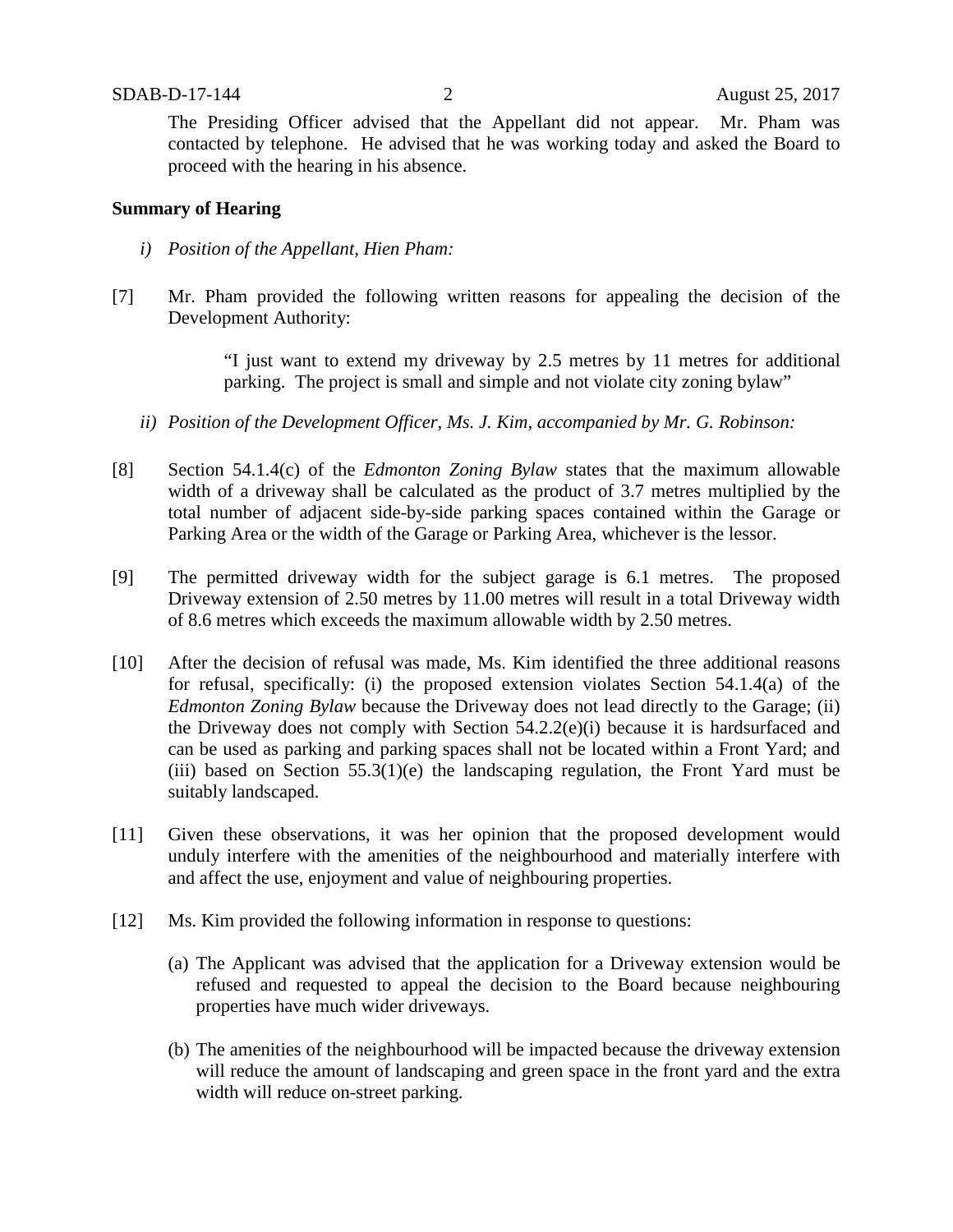- (c) Driveways on neighbouring properties are wider because they have three car garages and the driveway is allowed to be as wide as the garage. There is a two car garage on the subject site and the driveway can only be as wide as the garage.
- (d) Based on a review of the drawings, the proposed extension does not continue as a walkway to the front entrance.
- (e) The proposed development does not require approval from Transportation Services because of the existence of a roll face curb.
- (f) It has always been the Applicant's intention to use the proposed driveway extension for additional parking.
- (g) She could not provide any information regarding the number of vehicles associated with this site.

#### **Decision**

[13] The appeal is DENIED and the decision of the Development Authority is CONFIRMED. The development is REFUSED.

#### **Reasons for Decision**

- [14] The proposed development is Accessory to a Permitted Use in the RSL Residential Small Lot Zone.
- [15] Section 54.1.4(c) of the *Edmonton Zoning Bylaw* states that the Driveway, for a Garage or Parking Area with two or more parking spaces, shall have a maximum width that shall be calculated as the product of 3.7 metres multiplied by the total number of adjacent sideby-side parking spaces contained within the Garage or Parking Area, or the width of the Garage or Parking Area, whichever is the lesser. The proposed Driveway extension is 2.50 metres by 11.0 metres, with a total Driveway width of 8.6 metres. This exceeds the maximum allowable Driveway width of 6.1 metres by 2.5 metres.
- [16] Section 54.1.4(a) of the *Edmonton Zoning Bylaw* states that the Front Yard of any at Grade Dwelling in any Residential Zone, or in the case of a corner Site, either the Front Yard or the Flanking Side Yard in any Residential Zone, may include a maximum of one Driveway and the Driveway shall lead directly from the roadway to the Garage or Parking Area. The proposed extension does not lead directly to the Garage and the Board notes that the existing Driveway provides more than adequate access to the parking spaces in the attached Garage.
- [17] The Appellant's only submission is that he wishes to use the proposed development for parking. The Board notes that the submitted site plan shows that the proposed extension ends in the middle of the existing Front Yard and does not lead to the front doorway of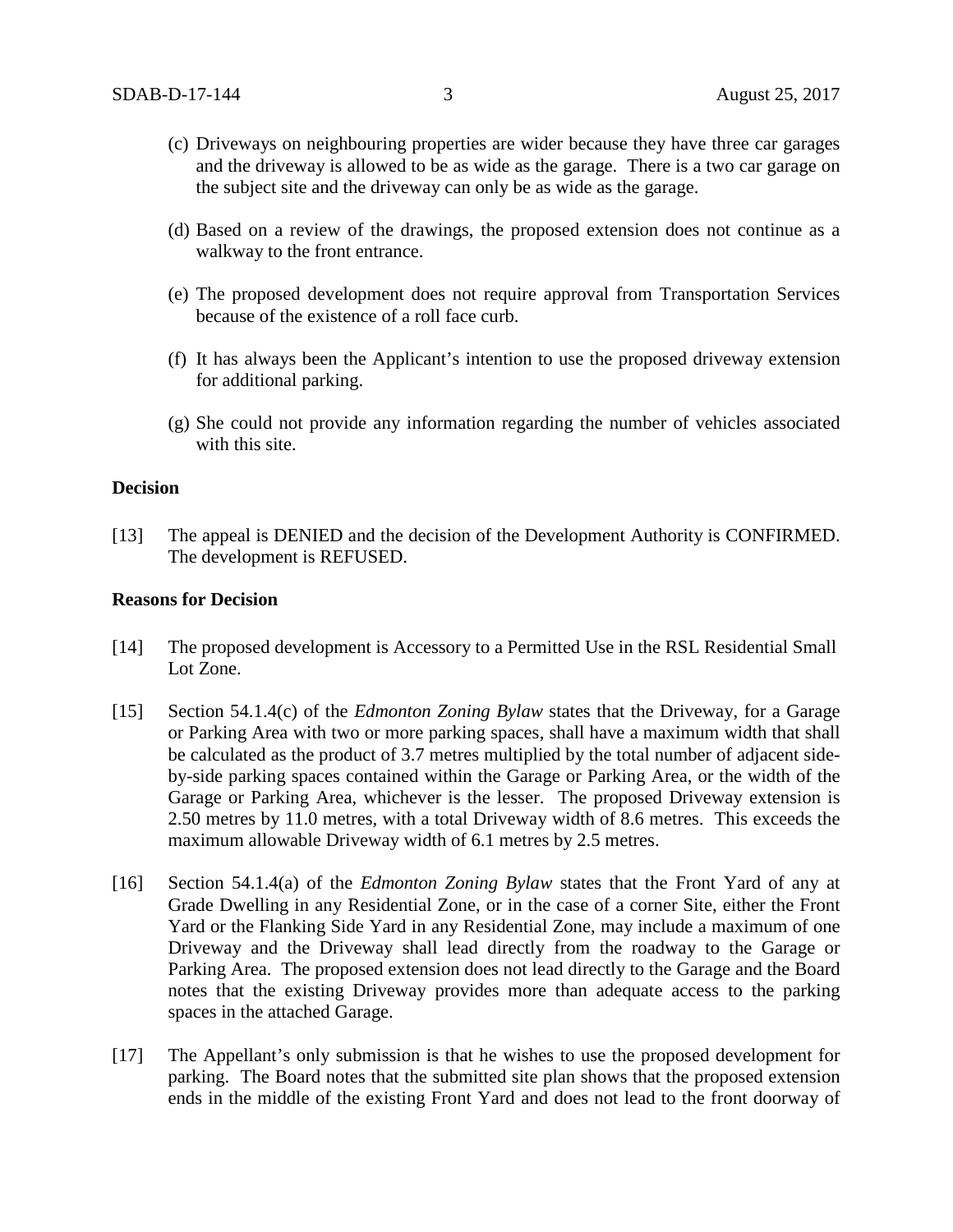the development. Section 54.2.2(e)(i) of the *Edmonton Zoning Bylaw* states that except as otherwise provided for in this Bylaw, parking spaces, not including Driveways, shall be located in accordance with the following: parking spaces shall not be located within a Front Yard. The proposed extension to the Driveway is located in the Front Yard and can be used for parking. Parking is not allowed on the Front Yard except as provided on a permitted Driveway.

- [18] The Board notes that six on-line responses were submitted by affected property owners in opposition to the proposed development, including the most affected property owner who resides immediately east of the subject site and whose bedroom window will overlook the proposed driveway extension. The Board also notes that no responses were received from neighbouring property owners in support of the proposed driveway extension.
- [19] Based on a review of the photographs submitted, it is noted that there is very little landscaping or green space on this cul-de-sac. The proposed driveway extension will cover a significant portion of the Front Yard, using it as a parking space will block the front façade of the home and result in an undesirable streetscape. The extension will also reduce the amount of available on-street parking which, due to the design of this RSL cul-de-sac, is in very short supply to accommodate the residents and their guests.
- [20] A copy of the Woodhaven Edgemont Architectural Guidelines was submitted by an affected property owner. The Board notes that the guidelines discourage driveways wider than the width of the garage. The Board notes that the Architectural Guideline requirements are a private matter between the developer and the landowners. The decision of the Board to refuse the proposed development is not based on the Architectural Guidelines. However, the Board finds that the Appellant should have been aware of these architectural requirements when they built or purchased their house.
- [21] The Appellant's written submission provided no planning reasons to justify the four variances required for the proposed development.
- [22] Based on the above, it is the opinion of the Board, that the proposed development will unduly interfere with the amenities of the neighbourhood and materially interfere with and affect the use, enjoyment and value of neighbouring parcels of land.

Mr. N. Somerville, Presiding Officer Subdivision and Development Appeal Board

Board Members in Attendance: Ms. K. Cherniawsky, Ms. G. Harris, Mr. K. Hample, Mr. L. Pratt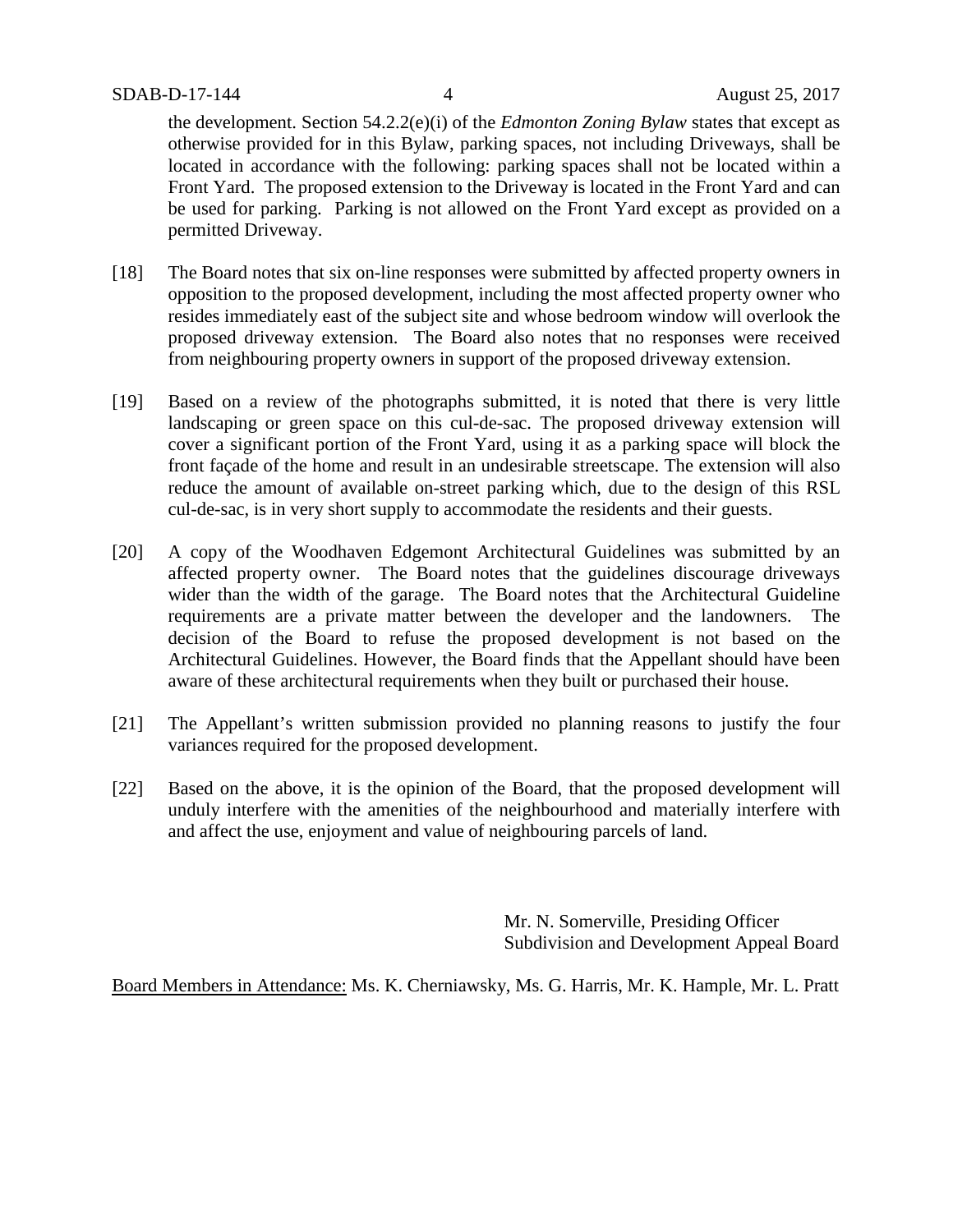### **Important Information for the Applicant/Appellant**

- 1. This decision may be appealed to the Alberta Court of Appeal on a question of law or jurisdiction under Section 688 of the *Municipal Government Act*, RSA 2000, c M-26. If the Subdivision and Development Appeal Board is served with notice of an application for leave to appeal its decision, such notice shall operate to suspend the Development Permit.
- 2. When a decision on a Development Permit application has been rendered by the Subdivision and Development Appeal Board, the enforcement of that decision is carried out by the Sustainable Development Department, located on the 2nd Floor, Edmonton Tower, 10111 – 104 Avenue NW, Edmonton, AB T5J 0J4.

*NOTE: The City of Edmonton does not conduct independent environmental checks of land within the City. If you are concerned about the stability of this property for any purpose, you should conduct your own tests and reviews. The City of Edmonton, when issuing a development permit, makes no representations and offers no warranties as to the suitability of the property for any purpose or as to the presence or absence of any environmental contaminants on the property.*